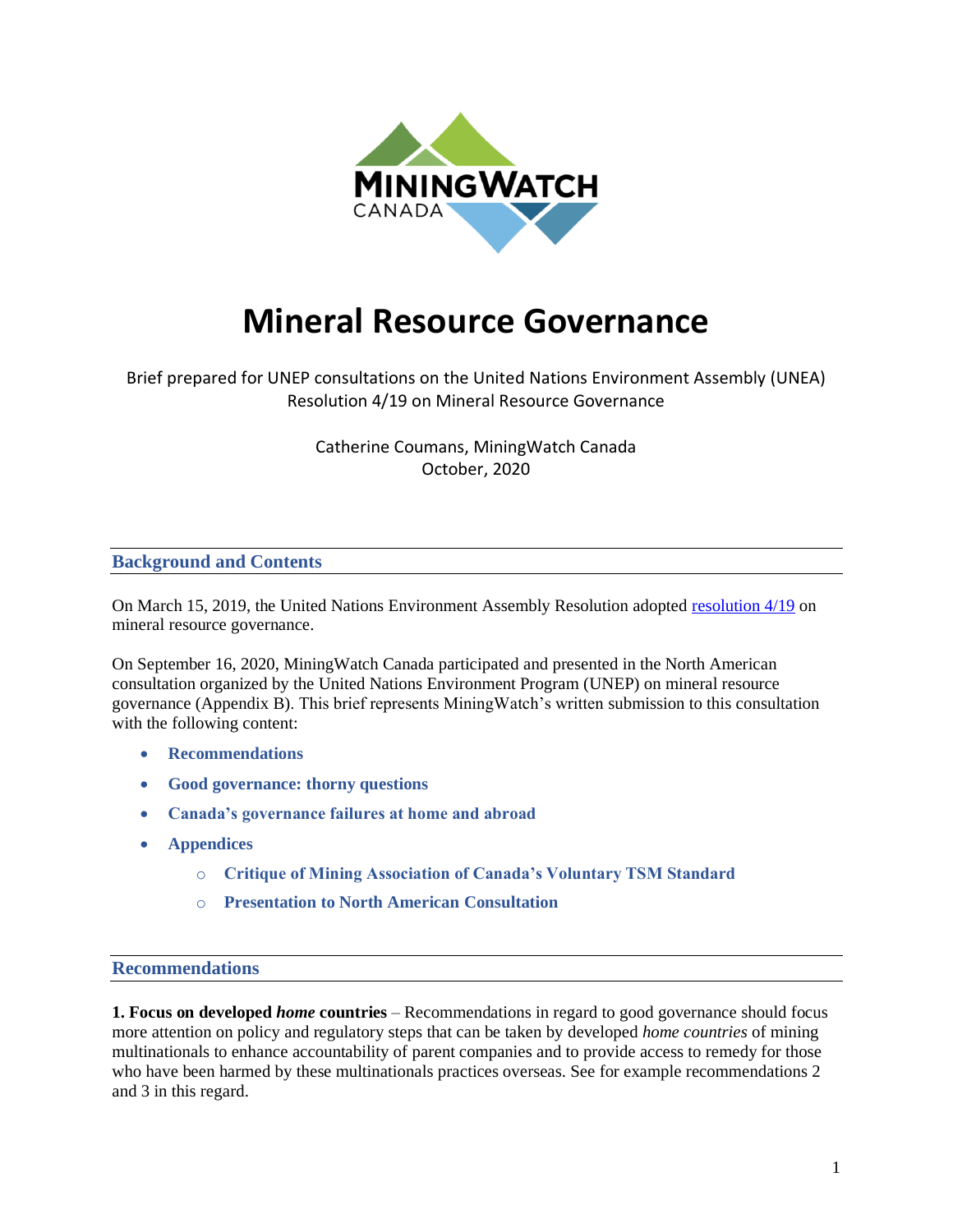**2. Mandatory human rights due diligence** – In regard to 5.(b) of the Mineral Resource Governance resolution<sup>1</sup> on due diligence, there are now a growing number of examples of mandatory human rights due diligence regulations (France) and proposals (among others by the EU).<sup>2</sup> MiningWatch Canada and other members of the Canadian Network on Corporate Accountability are calling for a comprehensive human rights due diligence law in Canada that compels businesses to respect international human rights standards across the entirety of their global operations and supply chains and holds them liable for harms caused by or on behalf of their operations.<sup>3</sup>

**3. Office of the Canadian Ombudsperson for Responsible Enterprise –** The Canadian Ombudsperson for Responsible Enterprise (CORE), established in 2019, needs to be empowered to compel testimony and the submission of documents in order to be able to effectively investigate allegations of human rights abuse linked to Canadian companies' global operations and supply chains. These powers are still missing to this day. Yet, they were committed to by the Government of Canada in its announcement of the creation of the CORE in January 2018.

**4. Beneficial ownership and tax avoidance –** Secretly owned companies, where the identity of the beneficial owners is hidden, are a key mechanism through which money is laundered and taxes are avoided. Governments should collect and make publicly accessible information on the beneficial owners of extractive companies domiciled and operating in their countries.<sup>4</sup>

**5. Free Prior and Informed Consent – the right to say "no"** – Given the enormity of the environmental, social and economic impacts caused by mining, mineral resource governance must include provisions for Indigenous peoples and local communities to protect their environments, lands, territories, livelihoods, culture and values not only through consultation, but through the right to reject a project that they feel will force unacceptable consequences on their individual and collective rights. Good governance must reflect the provisions in the UN Declaration on the Rights of Indigenous Peoples.

**6. Mine Waste & Tailings Management** – Given the increasing incidents of large-scale failures of tailings impoundments with catastrophic impacts on environments, human life and health, and given the very long term costs and risks borne by communities and governments associated with tailings management both during and post mining, a governance model should include the 16 guidelines set out in ["Safety First: Guidelines for Responsible Mine Tailings Management.](http://www.earthworks.org/safety-first)"

**7. Transitioning away from new mining** – The Mineral Resource Governance resolution<sup>5</sup> at 5.(f) recognizes the need for "decoupling economic growth from environmental degradation" but implies that this is possible through "sustainable mining." In spite of the success of the industry lobby in getting language linking sustainability and mining into various communiques, such as the final report of 2002 World Summit on Sustainable Development in Johannesburg, the fact remains that continued mining of new minerals and metals is unsustainable. Recommendations under section 5 of the Resolution – whether it be regarding awareness building (a), capacity building (c), public-private partnerships (d), research, development and technological innovations (e), should be squarely focussed on efforts to transition away from new mining of minerals and metals and towards reducing consumption of metals and minerals –

<sup>&</sup>lt;sup>1</sup> United Nations Environment Assembly (UNEA) Resolution 4/19 on Mineral Resource Governance. <https://wedocs.unep.org/bitstream/handle/20.500.11822/28501/English.pdf?sequence=3&isAllowed=y>

<sup>2</sup> See for example – [https://www.nortonrosefulbright.com/en/knowledge/publications/1a58997f/proposal-for-an-eu-wide](https://www.nortonrosefulbright.com/en/knowledge/publications/1a58997f/proposal-for-an-eu-wide-mandatory-human-rights-due-diligence-law)[mandatory-human-rights-due-diligence-law](https://www.nortonrosefulbright.com/en/knowledge/publications/1a58997f/proposal-for-an-eu-wide-mandatory-human-rights-due-diligence-law)

<sup>3</sup> See Petition to the House of Commons <https://petitions.ourcommons.ca/en/Petition/Details?Petition=e-2564>

<sup>4</sup> [https://www.pwyp.org/pwyp-news/pwyp-calls-for-commitments-on-beneficial-ownership-disclosure-and-protection-of-civic](https://www.pwyp.org/pwyp-news/pwyp-calls-for-commitments-on-beneficial-ownership-disclosure-and-protection-of-civic-space/)[space/](https://www.pwyp.org/pwyp-news/pwyp-calls-for-commitments-on-beneficial-ownership-disclosure-and-protection-of-civic-space/)

<sup>5</sup> UNEA, *op. cit.*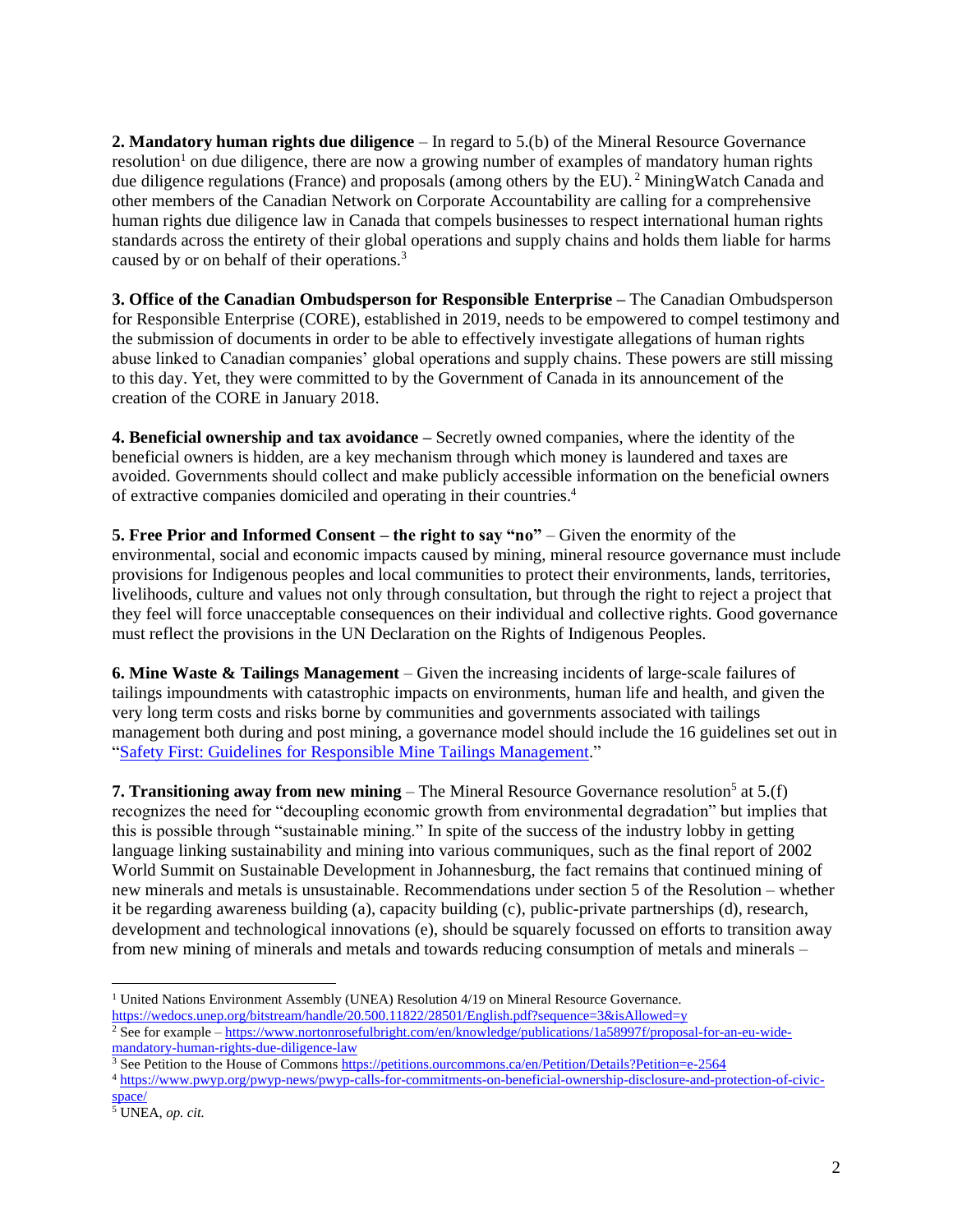particularly in the transportation, housing and urban development sectors of wealthy countries, as well as in the luxury markets of gold, diamonds, and gemstones – improving recycling and circularity of already mined metals, sourcing metals from waste (e.g. urban mining and mining tailings), substitution by less harmful material when possible (e.g. wood structures), and overall materials efficiency.

**8. Deep Sea Mining** – The Mineral Resource Governance resolution<sup>6</sup> at  $5(g)$  calls for a "reduction of the impacts associated with the materials needed for the transition to an innovative and environmentally friendly economy" presumably referencing the needed transition to renewable and carbon free sources of energy that will stem the climate catastrophe. Deep sea mining is incompatible with calls to reduce mining's impacts on the planet, as it proposes to greatly expand mining's footprint on earth into ecosystems (from the seabed to the mid-ocean and surface waters) as yet unaffected by mining that are far less well understood, far more fragile, and far less amenable to mitigation of impacts than mining on land. The scientific consensus is that the deep sea ecosystems being targeted for mining are not well understood enough to allow for the development of responsible regulations.<sup>7</sup> Furthermore, the necessary governance of this experimental industry is also still weak.<sup>8</sup> On both counts the precautionary principle is compelling scientists,<sup>9</sup> civil society organizations,<sup>10</sup> and some governments<sup>11</sup> to call for a moratorium on deep sea mining.

#### **Good governance: thorny questions**

#### **Good governance efforts focused on developing "host" countries**

Discussions about mineral resource governance commonly posit that "good governance" of the mining industry, particularly by developing country governments, can address the suite of damaging economic impacts suffered by many developing countries that rely on resource extraction for income. <sup>12</sup> Additionally good governance is advanced as the solution to local level environmental degradation and human rights abuses associated with natural resource extraction. Good governance is always raised simultaneously with assertions that the exploitation of mineral resources can lead to "sustainable development."<sup>13</sup>

Developing countries discussed in the context of the need for "good governance" are often the same ones that have been, and continue to be, persuaded to develop their mineral resources by International Financial Institutions, to which they are indebted, by the governments of mining multinationals, and by countries seeking secure supply for their own industries. The negative impacts of mineral extraction

<sup>6</sup> *Ibid*.

<sup>7</sup> See for example: Haugan, P.M., L.A. Levin, D. Amon, M. Hemer, H. Lily and F.G. Nielsen. 2020. *What Role for Ocean-Based Renewable Energy and Deep Seabed Minerals in a Sustainable Future?* Washington, DC: World Resources Institute. [www.oceanpanel.org/blue-papers/ocean-energy-and-mineral-sources.](http://www.oceanpanel.org/blue-papers/ocean-energy-and-mineral-sources)

<sup>8</sup> *Ibid*. p.45-46.

<sup>9</sup> *Ibid*. p.45

<sup>&</sup>lt;sup>10</sup> See for example th[e call for a moratorium](http://www.savethehighseas.org/wp-content/uploads/2019/08/DSCC-Position-Statement-on-Deep-Seabed-Mining_July2019.pdf) by the 80 member organizations of the Deep Sea Conservation Coalition. <sup>11</sup> See for example: "Portugal's Minister of the Sea supports 10-20 year moratorium on Seabed Mining" *Expresso*. 09/09/2020. [https://expresso.pt/sociedade/2020-09-09-Ministro-do-Mar-defende-moratoria-de-10-a-20-anos-para-a-mineracao-no-mar](https://expresso.pt/sociedade/2020-09-09-Ministro-do-Mar-defende-moratoria-de-10-a-20-anos-para-a-mineracao-no-mar-profundo)[profundo](https://expresso.pt/sociedade/2020-09-09-Ministro-do-Mar-defende-moratoria-de-10-a-20-anos-para-a-mineracao-no-mar-profundo)

<sup>&</sup>lt;sup>12</sup> Discussion Paper for Regional Consultations on the Implementation of the United Nations Environment Assembly Resolution [on Mineral Resource Governance](https://greengrowthknowledge.org/sites/default/files/downloads/resource/Mineral%20Resource%20Governance%20Discussion%20Paper_UNEP.pdf) (UNEP/EA.4/Res. 19) June 2020[; Mineral Resource Governance in the 21st Century: Gearing](https://wedocs.unep.org/handle/20.500.11822/31641)  [extractive industries towards sustainable development.](https://wedocs.unep.org/handle/20.500.11822/31641) 2020. Ayuk, E. T., Pedro, A. M., Ekins, P., Gatune, J., Milligan, B., Oberle B., Christmann, P., Ali, S., Kumar, S. V, Bringezu, S., Acquatella, J., Bernaudat, L., Bodouroglou, C., Brooks, S., Buergi Bonanomi, E., Clement, J., Collins, N., Davis, K., Davy, A., Dawkins, K., Dom, A., Eslamishoar, F., Franks, D., Hamor, T., Jensen, D., Lahiri-Dutt, K., Mancini, L., Nuss, P., Petersen, I., Sanders, A. R. D. A Report by the International Resource Panel. United Nations Environment Programme, Nairobi, Kenya. (see for example p. 323). <sup>13</sup> *Ibid.*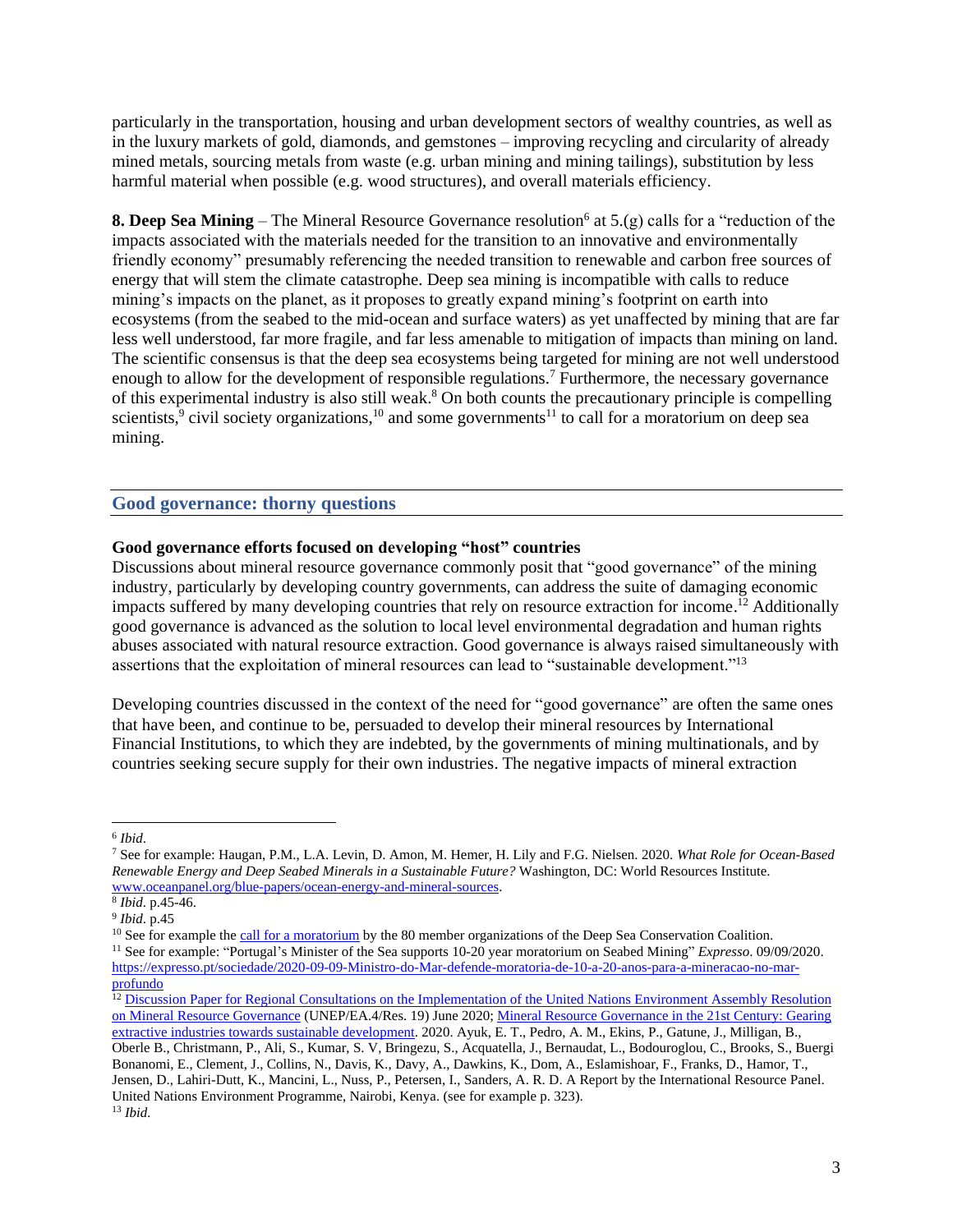suffered by these developing countries are commonly grouped under the term the resource curse.<sup>14</sup> Although the resource curse can and does operate in developed economies and in countries with supposed "good governance," such as Canada, $<sup>15</sup>$  discussions about the need for good governance to counter the</sup> effects of the resource curse focus on developing countries, often host countries of multinational mining companies based in the global north.<sup>16</sup>

The focus on host country governance addresses the very real grievances expressed by communities whose lives continue to be severely impacted by mining and whose ability to protect values of importance to them is constrained, not to argue for the empowerment of communities to reject mining they consider harmful, but rather to argue that good governance of mining will make them less resistant. It does not acknowledge historical connections between extractive policies and the dispossession of local poor, and often indigenous, peoples nor the "permanence of colonial patterns of domination" that exploit both local economies as well as national level governance and economics.<sup>17</sup>

#### **Who defines "good governance" of mineral extraction?**

Good governance in the context of mineral extraction is often defined by its proponents as a specific list of ills that need to be addressed, often involving "the need for new, improved, and strengthened institutions"<sup>18</sup> in host countries. These lists commonly lay out things developing host country governments need to improve on, such as ensuring better benefit sharing from extractive revenues, better managing local level conflict related to mining, combating corruption, or increasing transparency. But they do not commonly include development-deficit creating realities that need to be addressed internationally, such as the existence and abundant use by mining companies of secrecy jurisdictions and tax havens to avoid paying full taxes owed in the countries where resources are extracted, or secrecy by the industry regarding the beneficial ownership of companies making accountability difficult to obtain, or provisions in trade agreements that allow for the abusive use by mining companies of international tribunals to threaten countries with massive costs if they attempt to protect rights or environments, or avoidance of legal accountability through corporate structures that allow parent companies in developed countries to evade responsibility for harm done by their subsidiaries overseas.

#### **How much does good governance of this industry cost?**

Another factor that is ill-defined is cost. What exactly would "good governance" of the mineral extraction sector, the institutions, education, capacity building and staffing required, cost a developing country? If development is a desired goal, do these management costs make sense given the often-low revenues received from mining, the environmental and social impact costs, the in-perpetuity costs of waste management post mining, and given alternative uses for limited government funds, such as education, infrastructure, health, that may provide for a more diversified (resource curse resistant) economy with less detrimental and long term environmental, health and human rights impacts?

## **Who is promoting a focus on "good governance" for developing host countries, and why?**

<sup>&</sup>lt;sup>14</sup> The resource curse covers a suite of negative impacts commonly suffered by mineral-rich developing countries that rely on resource extraction for development, leaving them economically worse off, over time, compared to similar countries that did do not have, or exploit, a mineral endowment (Auty 1993, 2001; Sachs and Warner 1995, 2001). Negative impacts include: currency value inflation (causing the cost of local goods to rise with downward pressure on exportation); rising labour costs; loss of manufacturing and economic diversity; increased conflict; increased corruption; environmental degradation. Factors covered under the term include impacts caused by: (i) long-term trends in world prices, (ii) price volatility, (iii) permanent crowding out of manufacturing, (iv) autocratic/oligarchic institutions, (v) anarchic institutions, and (vi) cyclical Dutch Disease (Frankel 2012). <sup>15</sup> <https://www.theglobeandmail.com/opinion/time-to-take-our-resource-curse-seriously/article22152128/>

<sup>16</sup> UNEP/EA.4/Res. 19 (Discussion Paper), *op. cit.*; Ayuk, et al., *op. cit.*

<sup>17</sup> Acuna, Roger Merino. 2015. The politics of extractive governance: Indigenous peoples and socio-environmental conflicts. *The Extractive Industries and Society*. 2, 85–92.

<sup>18</sup> Anthony Bebbington, Abdul-Gafaru Abdulai, Denise Humphreys Bebbington, Marja Hinfelaar, and Cynthia A. Sanborn. 2018. Governing Extractive Industries: Politics, Histories, Ideas. Oxford University Press.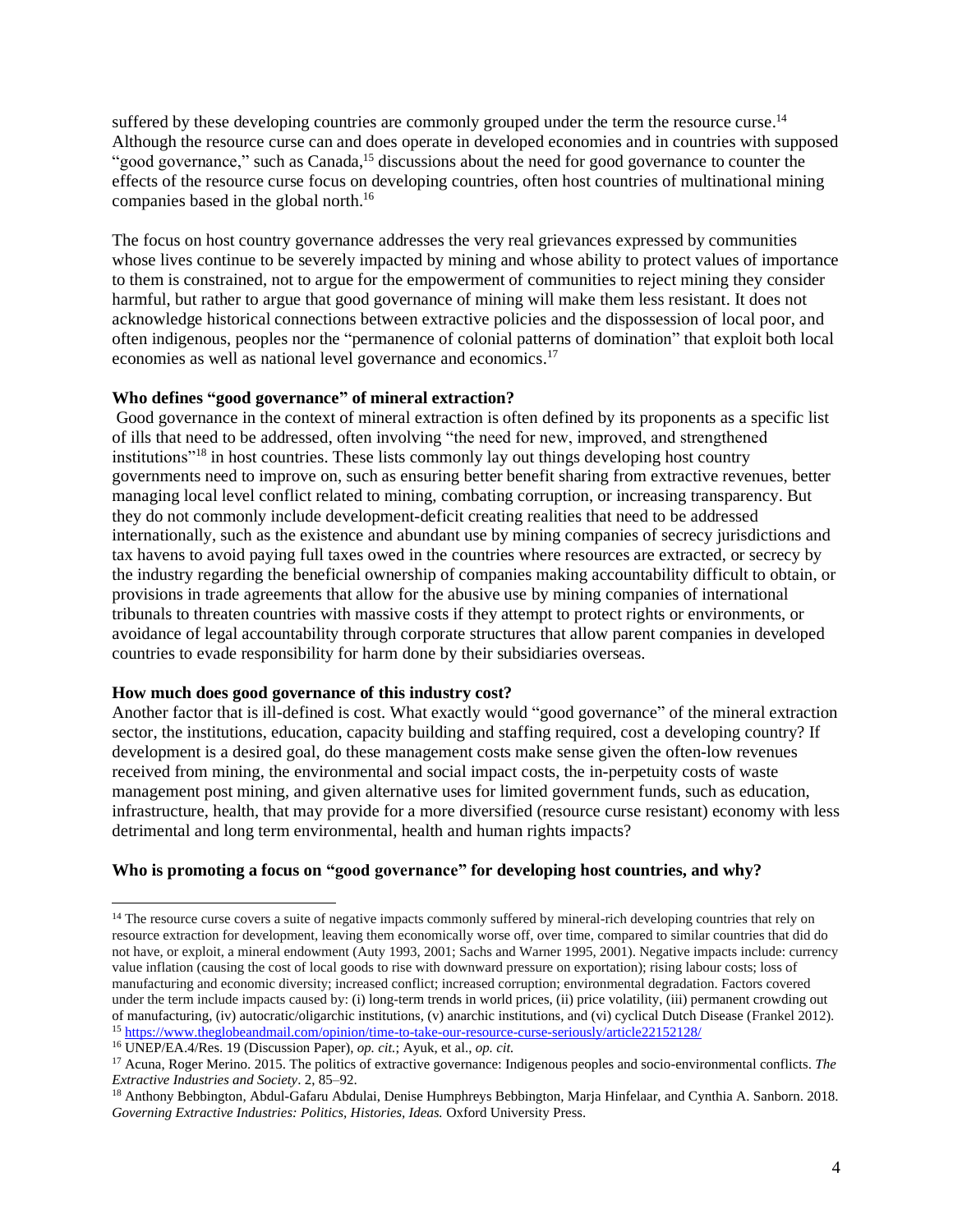It is interesting to note that the main proponents of a focus on what host countries need to do to develop "good governance" are the global mining industry itself (through industry associations such as the Mining Association of Canada, the Prospectors and Developers Association of Canada, ICMM), governments of global north home countries of mining multinationals (such as Australia and Canada), and global north countries, such as in Europe and North America, requiring security of supply of metals for their home based industries. It has to be recognized that this focus on what host countries should do to improve good governance diverts attention away from the ongoing failure of mining companies themselves to take the necessary steps to minimize the economic, environmental and social harm they do, as well as removing pressure from home countries of mining multinationals, who also avoid taking a range of available measures to hold their own mining multinationals to account at home for harm they do overseas.<sup>19</sup> In other words, focussing on what developing country governments should do diverts attention away from poor governance by global north home countries of multinationals and from ongoing failures to implement best practices of the mining companies themselves.

#### **Canada's governance failures at home and abroad**

**Weak governance at home** – Canada projects itself as a country with great expertise and experience in natural resource exploitation and governance. In the brief presentation I made in the North American consultation for this discussion on Mineral Resource Governance (Appendix B), I described just some of the ways in which Canadians and the Canadian environment suffer from many of the same mining-related harms experienced in many other parts of world including:

- economically and socially costly local level conflicts, often related to lack of respect for indigenous land rights and free prior and informed consent<sup>20</sup>;
- lack of protection for women in communities impacted by mining<sup>21</sup>:
- environmental disasters, such as the Mt. Polley tailings dam failure of 2014, with no sanction or penalty for the companies involved to this date<sup>22</sup>;
- corporate capture of regulators, for example the Auditor General of the province of British Columbia concluded in her report on the Mt. Polley disaster that regulators' "compliance and enforcement activities of the mining sector are inadequate to protect the Province from significant environmental risks" and that "emphasis on mining promotion combined with a weak compliance and enforcement program creates the risk of regulatory capture for the ministry."<sup>23</sup>;

<sup>20</sup> Coumans, Catherine. 2018. Mining and Development: Is 'Good Governance' really the cure? In *[Growing Bougainville's](https://miningwatch.ca/sites/default/files/growingbougainvillesfuture120918.pdf)  [future: Choices for an Island and its peoples.](https://miningwatch.ca/sites/default/files/growingbougainvillesfuture120918.pdf)* Chapter 3, pp. 32-42. Jubilee Australia Research Centre; Dawn Hoogeveen and Tyler McCreary. 2014. Struggles against gold-mine on indigenous land. *Canadian Dimensions.* 25 January.

<sup>&</sup>lt;sup>19</sup> Coumans, Catherine. 2019. Minding the "governance gaps": Re-thinking conceptualizations of host state "weak governance" and re-focussing on home state governance to prevent and remedy harm by multinational mining companies and their subsidiaries. *[The Extractive Industries and Society](https://www.sciencedirect.com/science/journal/2214790X)* [Volume 6, Issue 3,](https://www.sciencedirect.com/science/journal/2214790X/6/3) July 2019, Pages 675-687.

<sup>21</sup> Gibson, G., K. Yung, L. Chisholm, and H. Quinn with Lake Babine Nation and Nak'azdli Whut'en. 2017. *Indigenous Communities and Industrial Camps: Promoting healthy communities in settings of industrial change*. The Firelight Group: Victoria, B.C.

<sup>22</sup> Amnesty International. 2017. *A breach of human rights: the human rights impact of the Mount Polley Mine Disaster*, *British Colombia, Canada*. May.; *Independent Expert Engineering Investigation and Review Panel*, 30 January 2015, p. 132.; Coumans 2018, *op. cit.* 

<sup>&</sup>lt;sup>23</sup> Auditor General of British Columbia. May 2016. An Audit of Compliance and Enforcement of the Mining Sector. p. 6. <https://bit.ly/1ZUJVJo>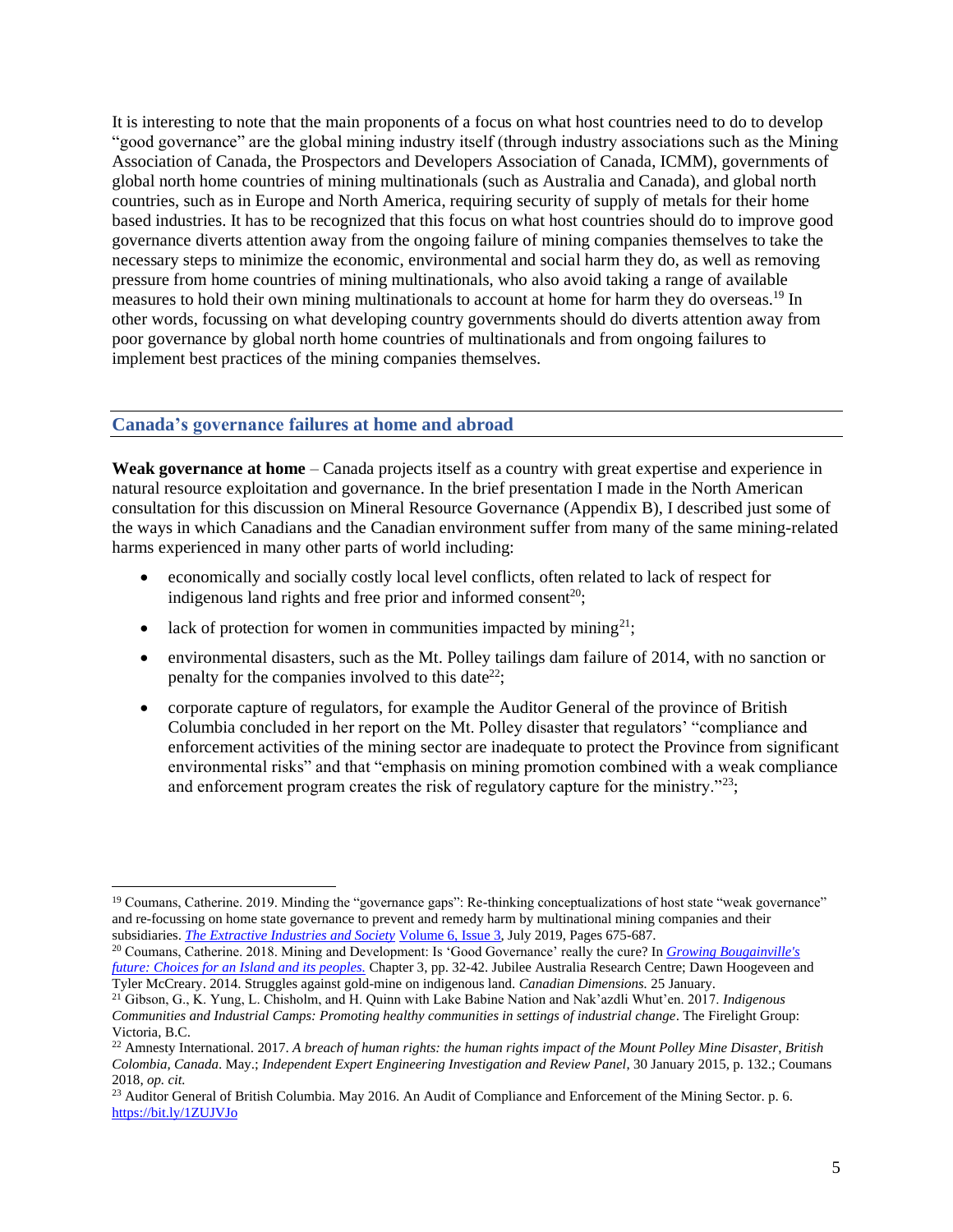- steadily eroding environmental protections, such as the decision to allow lakes and rivers to be dammed and used as tailings impoundments<sup>24</sup> leading to 64 such cases nationally by July 2020;
- increasing contamination of surface and ground water by mine waste (tailings and waste rock), as mining in Canada generates over 30 times the volumes of solid waste produced by all citizens, municipalities  $\&$  industries combined on a yearly basis<sup>25</sup>;
- growing legacy costs associated with some 10,000 abandoned mines with official government cost estimates for cleaning up active and abandoned mine waste sites in Canada for which there was no, or insufficient financial assurance, to surpass \$10 billion.<sup>26</sup>;
- $\bullet$  tax avoidance by companies operating in Canada.<sup>27</sup>

#### *All of these serious and ongoing costs to Canadians imposed by mining-related harms have been identified and discussed by civil society, academics, and various government agencies for decades.*

Additionally, Canadian policies actively contribute to global corrupt practices and tax avoidance. According to Transparency International (2017) Canada is tied with South Korea for the [weakest](https://www.transparency.org/news/feature/while_the_g20_drags_its_feet_the_corrupt_continue_to_benefit_from_anonymous)  [corporate transparency rules among all G20 nations](https://www.transparency.org/news/feature/while_the_g20_drags_its_feet_the_corrupt_continue_to_benefit_from_anonymous) making Canada a haven for money laundering, or "snow washing."<sup>28</sup> In its 2020 report Transparency International (TI) found that "with its limited level of enforcement in matters of foreign corruption, bribery and fraud almost unchanged since 2018, Canada ranks among the worst global exporters (…) In an increasingly worrisome trend, Canada is slipping further behind key OECD peers, such as the US, UK, Germany, France and Australia." TI Canada Executive Director, James Cohen said "The truth is that Canada needs to drastically step up its efforts in ensuring we are not the source of corruption, or the place to hide the money from corruption."<sup>29</sup>

Finally, Canada fails to hold Canadian mining companies to account, in Canada, for human rights and environmental abuses they cause or contribute to overseas.<sup>30</sup> After over a decade of lobbying by Canadian civil society organizations, academics, faith based groups and unions for an ombudsperson to investigate complaints against Canadian companies operating overseas, the Government of Canada reneged on its commitment of January 17, 2018 to create an ombudsperson with strong independent powers to compel documents and witnesses in the course of investigating complaints brought against Canadian mining companies. The Canadian Ombudsperson for Responsible Enterprise that was established in 2019 lacks the power to compel testimony or the submission of documents and cannot effectively investigate allegations of human rights abuse linked to Canadian companies' global operations and supply chains.<sup>31</sup>

*Canada suffers from poor governance of mining in Canada, as well as poor governance of the harm done by its mining multinationals overseas.*

<sup>&</sup>lt;sup>24</sup> Watt, Dean. 2008. When is a Lake not a Lake: Getting to the Bottom of the Metal Mining Effluent Regulations. Environmental Law Centre[. https://elc.ab.ca/Content\\_Files/Files/NewsBriefs/WhenisaLakenotaLake.pdf](https://elc.ab.ca/Content_Files/Files/NewsBriefs/WhenisaLakenotaLake.pdf)

<sup>25</sup> Lapointe, Ugo. 2020. *Mine Waste in Canada: A Growing Liability***.** [https://miningwatch.ca/blog/2020/10/5/mine-waste-canada](https://miningwatch.ca/blog/2020/10/5/mine-waste-canada-growing-liability)[growing-liability;](https://miningwatch.ca/blog/2020/10/5/mine-waste-canada-growing-liability) Lapointe, Ugo. 2019. *Mine Water Pollution in Canada: Are Waters & Fish Habitat Protected?* [https://miningwatch.ca/sites/default/files/2019-04-05-miningwatchcanada-cesdreport\\_7\\_0.pdf](https://miningwatch.ca/sites/default/files/2019-04-05-miningwatchcanada-cesdreport_7_0.pdf)

<sup>26</sup> Lapointe, 2020. *Op. cit.*

<sup>27</sup> Coumans, 2018. *Op. cit.*; Livesey, Bruce. Did this company engineer the largest tax dodge in Canadian history? *National Observer*, 25 April 25 2016[, https://bit.ly/2NCVYvv](https://bit.ly/2NCVYvv)

<sup>28</sup> Se[e https://endsnowwashing.ca/what-is-snowwashing](https://endsnowwashing.ca/what-is-snowwashing)

<sup>29</sup> <https://transparencycanada.ca/news/worlds-largest-exporters-fail-to-punish-bribery-in-foreign-markets>

<sup>30</sup> Coumans, 2019. *Op. cit.*

<sup>31</sup> MiningWatch Canada. 2019. *[Canada Still Needs an Ombudsperson to Investigate Mining Cases –](https://miningwatch.ca/sites/default/files/canadastillneedsanombudsperson2019.pdf) Not an Advisor to the [Minister of International Trade or another CSR Counsellor](https://miningwatch.ca/sites/default/files/canadastillneedsanombudsperson2019.pdf)*. May; Mike Blanchfield. UN official criticizes Canadian delays setting up corporate ethics watchdog. 2019. *[The Canadian Press.](https://www.cbc.ca/news/politics/un-watchdog-carr-corporate-ethics-1.5116399)* April 30.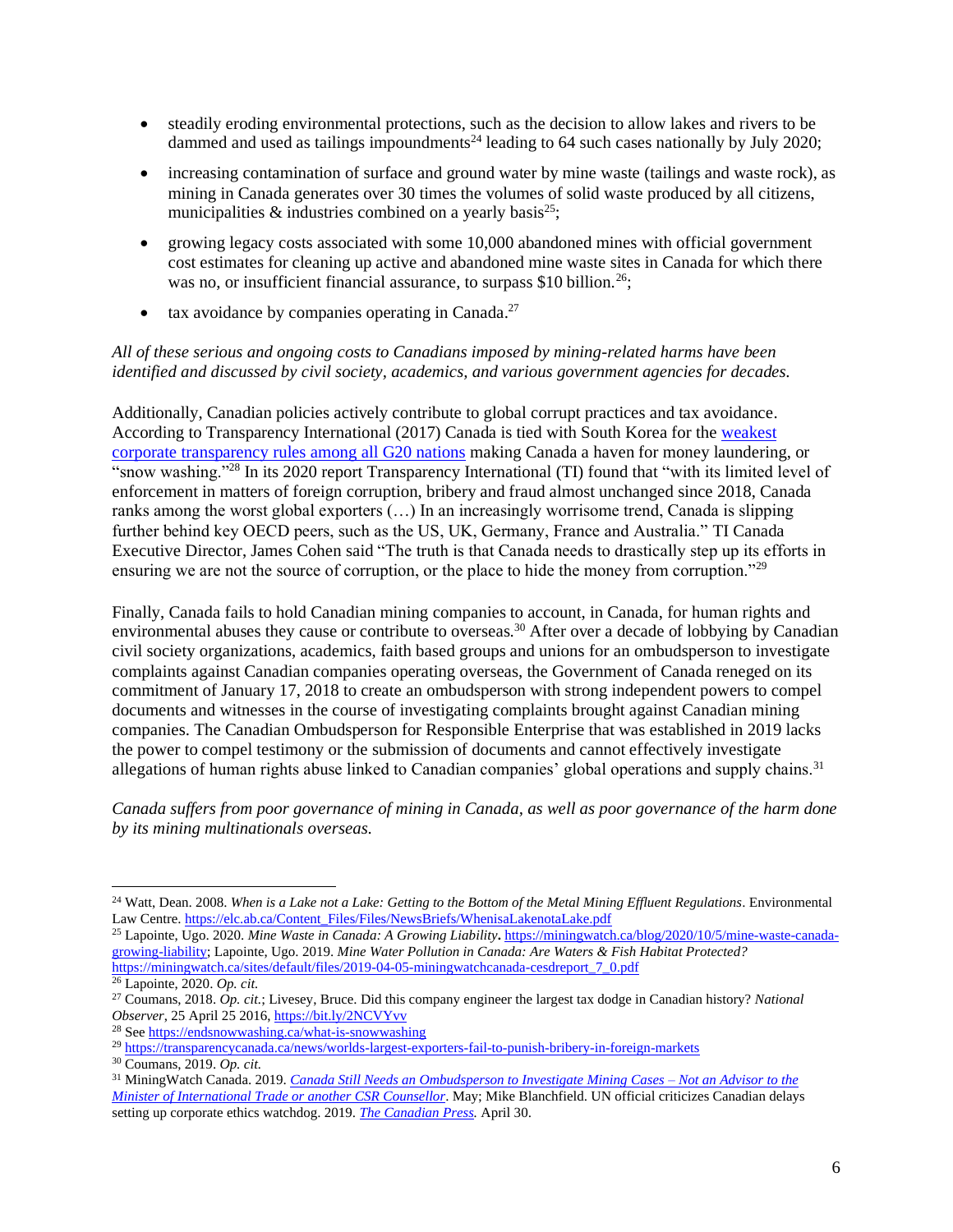**Promoting Canadian expertise in Governance overseas** – Despite Canada`s failures in regard to good governance of its own mineral industry, Canada projects itself on the global stage as a country that can help other nations better "manage their natural resources." Canada's officials tout Canada's presumed leadership in mining and in good governance as valued expertise to be shared. Since 2009 the Government of Canada has allocated tens of millions of dollars from public funds to programs purporting to develop better natural resource governance, particularly targeting countries hosting Canadian mining exploration and projects.<sup>32</sup> This extraterritorial role for Canada is strongly supported by the Canadian mining industry through its lobbying efforts and public statements.

The role is problematic, however, raising concern about conflict of interest given the explicit mandate of Canadian foreign affairs and trade ministries and Canadian missions abroad to promote and protect the interests of Canadian corporations operating overseas. The Government of Canada's Global Markets Action Plan (GMAP), and associated policy of "economic diplomacy," "aims to ensure all diplomatic assets promote Canadian business." Announced in 2013, and still in force, then Minister of International Trade, Ed Fast, said the GMAP "represents a sea change in the way Canada's diplomatic assets are deployed around the world" prioritizing economic and commercial objectives.<sup>33</sup>

In line with GMAP, Canada used Official Development Assistance funds to establish and fund institutions and programs that aim to extend Canadian involvement in the management of natural resources overseas. One example is the controversial<sup>34</sup> Canadian International Resource and Development Institute (CIRDI), which describes itself as a "centre of expertise on natural resource governance" that works with "governments that seek to strengthen their capacity to govern and manage their natural resources." The focus of CIRDI is squarely overseas and has so far focussed on countries with Canadian exploration and mining interests. The Institute also funds research and publications, such as by the former director of the Prospector and Developers Association of Canada that strongly advocates that Canada keep its focus on strengthening governance overseas.<sup>35</sup>

In its new draft Responsible Business Conduct (RBC) policy, "A strategy for the future: Responsible Business Conduct for Canadian companies abroad"<sup>36</sup> Global Affairs Canada refers to weak voluntary standards of the Mining Association of Canada (Towards Sustainable Mining) as "an industry standard for responsible mining which is increasingly being adopted in mining jurisdictions around the world." In spite of its weaknesses (see Appendix A), this voluntary Canadian industry standard is being actively promoted internationally by Canadian missions and by global affairs Canada. There are much stronger non-regulatory standards that would serve developing and host countries better as a model for governance, for example the multi-stakeholder [Initiative for Responsible Mining Assurance](https://responsiblemining.net/what-we-do/standard/) (IRMA).

<sup>32</sup> Coumans, 2019. *Op. cit.*

<sup>&</sup>lt;sup>33</sup> For an analysis of the human rights impacts of Canada's policy of economic diplomacy, particularly in regard to Latin America, see: Kamphuis, Charis. Canadian Economic Diplomacy: Policy Gaps, Human Rights Impacts & Recommendations (February 2018). Submission to the United Nations Working Group on Business & Human Rights on behalf of the Justice & Corporate Accountability Project, Available at SSRN: <https://ssrn.com/abstract=3125011>

<sup>34</sup> Munson, James. 2016. As Canada shares mining expertise, critics question GAC's transparency. *iPolitics.*  <https://ipolitics.ca/2016/05/12/as-canada-shares-mining-expertise-critics-question-gacs-transparency/>

<sup>&</sup>lt;sup>35</sup> Andrews, Tony et al. 2017. The Rise in Conflict Associated with Mining Operations: What Lies Beneath? Canadian International Resource and Development Institute.

<sup>36</sup> [https://www.international.gc.ca/trade-commerce/consultations/responsible\\_business-conduit\\_responsable/issue](https://www.international.gc.ca/trade-commerce/consultations/responsible_business-conduit_responsable/issue-travail.aspx?lang=eng)[travail.aspx?lang=eng](https://www.international.gc.ca/trade-commerce/consultations/responsible_business-conduit_responsable/issue-travail.aspx?lang=eng)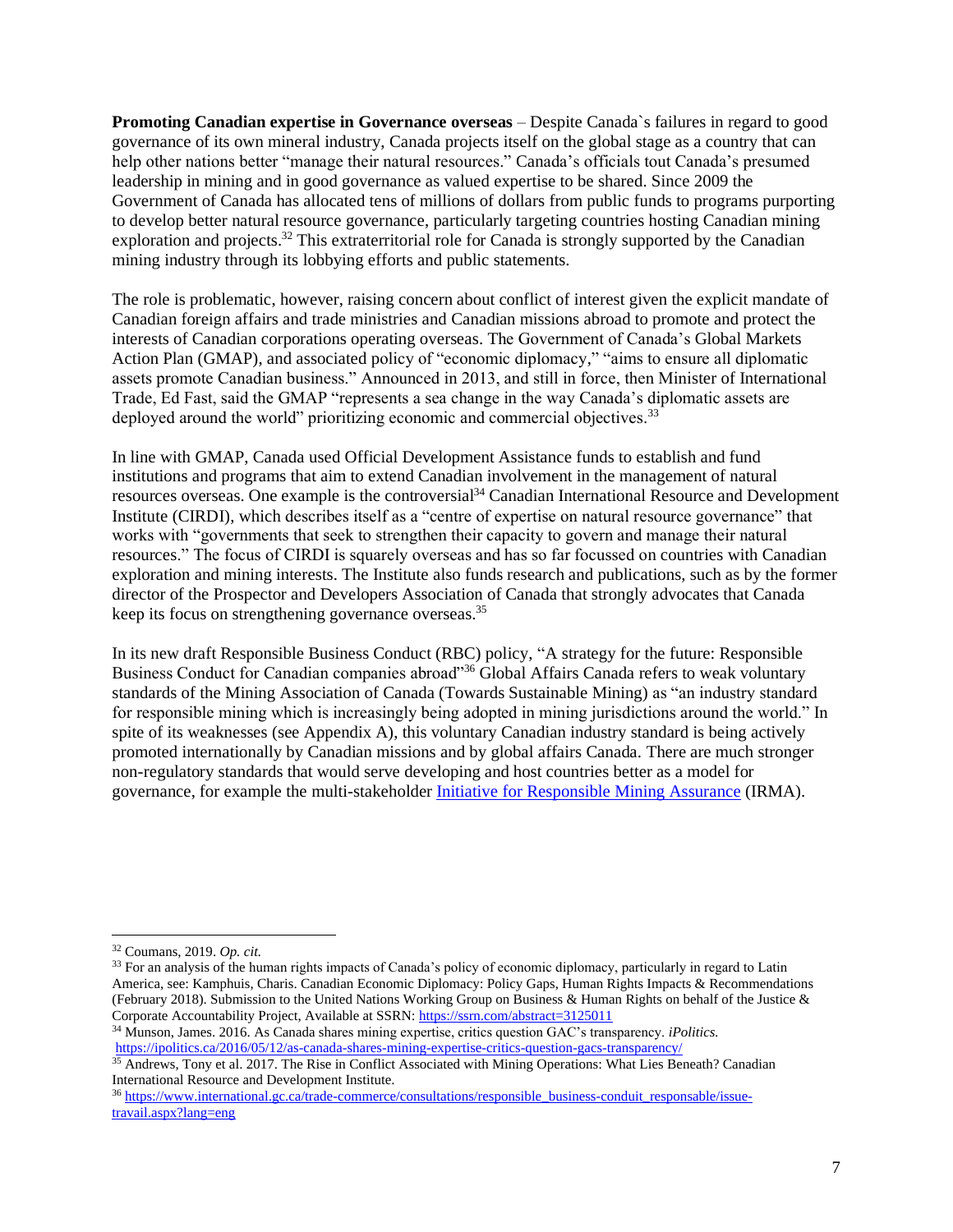# **Critique of Mining Association of Canada's Voluntary TSM Standard**

## **Introduction**

MiningWatch Canada works toward a world in which Indigenous peoples can effectively exercise their rights to self-determination, communities must consent before any mining activities may occur, and mineworkers are guaranteed safe and healthy conditions. We believe affected peoples and communities must have the means to protect their human rights, ways of life, livelihoods and environment from the potential or actual effects of mineral exploration and extraction activities, and have effective access to justice and reparations for mining harms.

We provide this critique of the Mining Association of Canada's voluntary *Towards Sustainable Mining* (TSM) guidelines because mining is inherently not sustainable, and any guidelines for mining should meet the highest possible standards. At the same time, strong and rigorously enforced regulations are critical to ensure that mining operations do not do unacceptable damage, regardless of voluntary guidelines. TSM does not meet the highest standards. Nonetheless, the Mining Association of Canada (MAC) promotes these standards internationally and Canadian tax dollars are supporting TSM as the "initiative has been adopted as a Canadian industry standard for responsible business conduct promoted by the TCS [Trade Commissioner Service] and the Government of Canada."<sup>37</sup>

Misleadingly, the Trade Commissioner web site announces that Finland, Argentina, Botswana, the Philippines, and Spain have adopted TSM<sup>38</sup> as if the national governments had adopted the standard, not the mining lobbies – chambers of mines and mining industry associations. (Since then, the chambers of mines in Brazil and Norway have also adopted TSM.) In Canada, MAC repeatedly references TSM to counter civil society efforts to induce the federal government to adopt strong accountability mechanisms and laws to hold Canadian mining companies to account in Canada for their abuses of human rights and environments overseas.

## **TSM: A Lagging Standard**

**TSM is voluntary**. TSM was created in 2004 by the Mining Association of Canada, a lobby group for the Canadian mining industry, and currently sets eight voluntary mine-site level protocols<sup>39</sup> for large-scale mining companies that are members of the Mining Association of Canada operating in Canada. Most mining companies operating in Canada are not MAC members.<sup>40</sup> The protocols are also used by some MAC members for their overseas operations, at their own discretion. Since 2018, companies must have

<sup>37</sup> See *[Canada sets a world standard for sustainable mining](https://www.tradecommissioner.gc.ca/canadexport/0003604.aspx?lang=eng)*[.](https://www.tradecommissioner.gc.ca/canadexport/0003604.aspx?lang=eng)

<sup>&</sup>lt;sup>38</sup> *Idem*. In fact it is not countries, but the Chambers of Mines and mining associations in these countries that have adopted TSM: "…the Finnish Mining Association, Cámara Argentina de Empresarios Mineros (the national mining association in Argentina), the Botswana Chamber of Mines, the Chamber of Mines of the Philippines, and the Confederación nacional de empresarios de la minería y de la metalurgia, the national mining association of Spain, have also adopted TSM for their members." <https://mining.ca/wp-content/uploads/2019/07/TSM-Primer-English-Final-1.pdf>

<sup>&</sup>lt;sup>39</sup> Indigenous and Community Relations; Safety and Health; Crisis Management and Communications Planning; Preventing Child and Forced Labour; Biodiversity Conservation Management; Tailings Management; Energy Use and Greenhouse Gas (GHG) Emissions Management. Water Stewardship has most recently been added but is not required for grading and reporting until 2021[. https://mining.ca/towards-sustainable-mining/protocols-frameworks/](https://mining.ca/towards-sustainable-mining/protocols-frameworks/)

<sup>40</sup> Ontarians for a Just Accountable Mineral Strategy. *[Unpacking the Mining Association of Canada's Towards Sustainable](http://www.ojams.ca/uncategorized/unpacking-the-mining-association-of-canadas-towards-sustainable-mining-program/)  [Mining Program.](http://www.ojams.ca/uncategorized/unpacking-the-mining-association-of-canadas-towards-sustainable-mining-program/)* October 2019*.* p.6.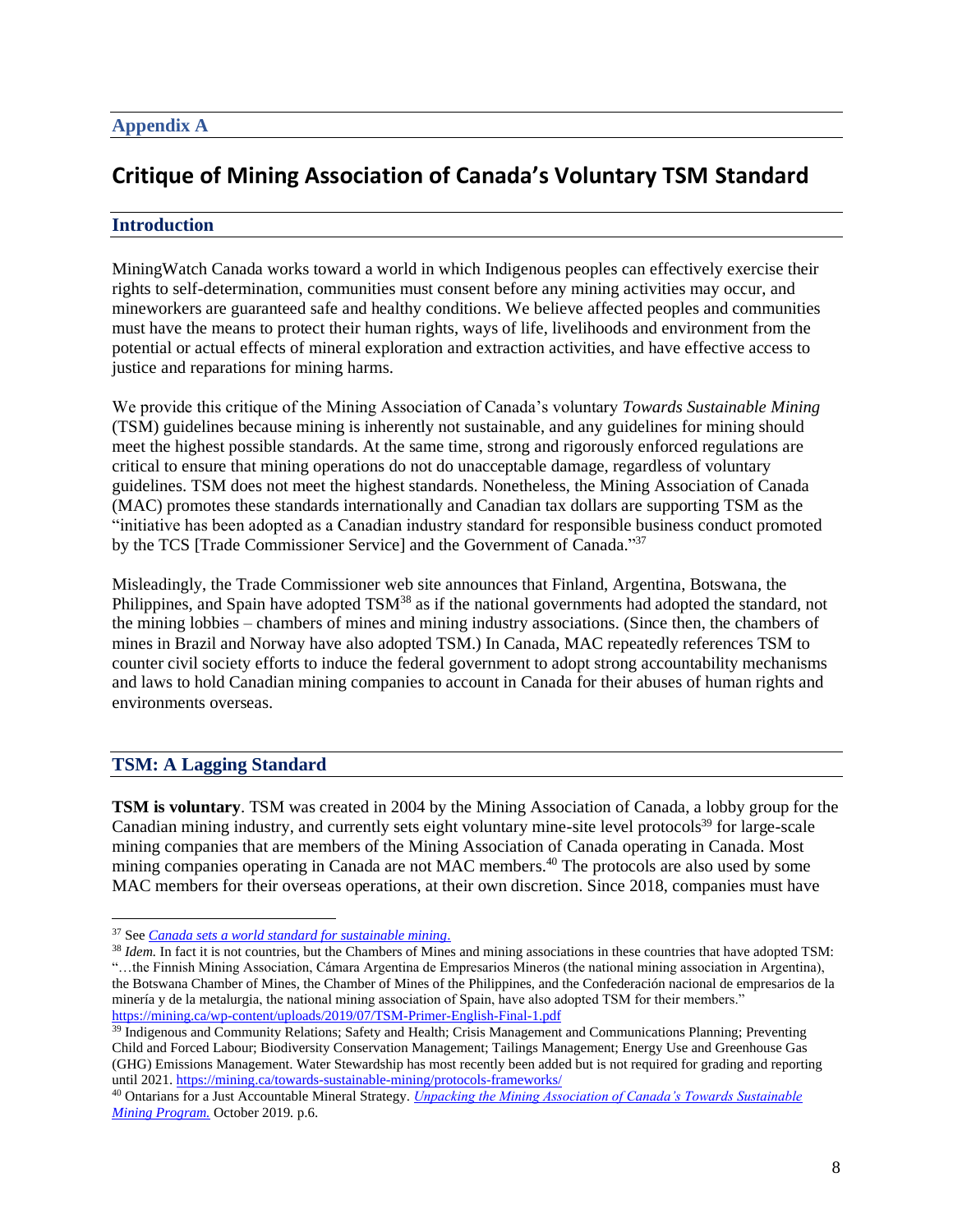their Canadian facilities participate in TSM in order to belong to MAC. This means that these companies must self-grade (grades between C-AAA) the performance of their facilities in regard to the eight protocols. However, MAC currently has  $43$  members<sup> $41$ </sup> and in the 2019 report, covering 2018, only 22  $companies<sup>42</sup> self-reported. There is apparently no consequence for lack of reporting, even after an initial$ three year grace period for new members.

**TSM is not transparent** – Information on MAC's website regarding TSM lacks transparency. For example, the fact that only 22 of MAC's 43 member companies reported in 2018 has to be pieced together from different parts of the website. The 2019 report says only that 64 facilities are included, but it is unclear how many facilities are covered by TSM in total. It is also not presented up front whether the 22 companies that reported on their facilities actually reported on all of their facilities, or on each of the relevant protocols for each facility, or on each indicator for each protocol. Companies may not provide a grade for each indicator of each protocol for each facility.<sup>43</sup> The data upon which a company has graded itself is not made available. Every three years there is an independent audit by an auditor paid for by the company and chosen by the company from an approved list. The data that may cause the auditor to change a grade is also not made available.

**TSM does not set a high bar** – Although MAC touts TSM as demonstrating "leadership worldwide"<sup>44</sup> TSM actually ranks poorly against other comparable industry standards.

- ❖ **Poor issue coverage** Although TSM has existed for 16 years now, it still only has eight parameters, or protocols, against which companies self-grade their facilities. Among the many areas not covered are Reclamation and Closure, Air Emissions and Dust, Noise and Vibration, Employment Conditions and Benefits, Gender, Mine Security, and Human Rights. In a comparison of eight global standard initiatives applicable to large-scale industrial mining, considering environmental, social and business practice standards, TSM scored lowest. $45$
- ❖ **Poor level of enforceability** In considering the "level of compliance each initiative demands of its adherents<sup>,46</sup> on a range from "Optional" through "Conditional/Flexible" to "Obligatory" TSM again ranks lowest among the eight comparable standard initiatives.<sup>47</sup> For TSM, like other industry standards such as Bettercoal and the Responsible Mining Index, "compliance is required at a very basic level or the standard is used primarily as a reporting tool. In this group, a mine may participate in the initiative despite having a low level of performance compared to those defined in the standard."<sup>48</sup> In the case of TSM, "there is no penalty for poor grades and no failing grade at all."<sup>49</sup>
- ❖ **Weak Standards**  As noted, even after 16 years, TSM's protocols don't cover critically important areas even protocols that have recently been updated and revised remain weak. For example:

<sup>41</sup> <https://mining.ca/members-partners/our-members/>

<sup>42</sup> <https://mining.ca/towards-sustainable-mining/tsm-progress-report/company-performance/>

<sup>&</sup>lt;sup>43</sup> For example, Agnico Eagle did not report on all indicators related to a protocol for one of its facilities.

<sup>44</sup> <https://mining.ca/towards-sustainable-mining/tsm-guiding-principles/>

<sup>&</sup>lt;sup>45</sup> [State of Sustainability Initiatives Review: Standards and the Extractive Economy.](https://www.iisd.org/sites/default/files/publications/igf-ssi-review-extractive-economy.pdf) International Institute for Sustainable Development. 2018. P. 35, 46. The initiatives to which TSM was compared were: Aluminium Stewardship Initiative; Bettercoal; Initiative for Responsible Mining Assurance; International Council on Mining and Metals; International Finance Corporation Environmental and Social Performance Standards; Responsible Jewellery Council; Responsible Mining Index. <sup>46</sup> *Ibid*. p. 34.

<sup>47</sup> *Ibid*. p. 35.

<sup>48</sup> *Ibid*. p. 44.

<sup>49</sup> Ontarians for a Just Accountable Mineral Strategy. *[Unpacking the Mining Association of Canada's Towards Sustainable](http://www.ojams.ca/uncategorized/unpacking-the-mining-association-of-canadas-towards-sustainable-mining-program/)  [Mining Program.](http://www.ojams.ca/uncategorized/unpacking-the-mining-association-of-canadas-towards-sustainable-mining-program/)* October 2019*.* p.2.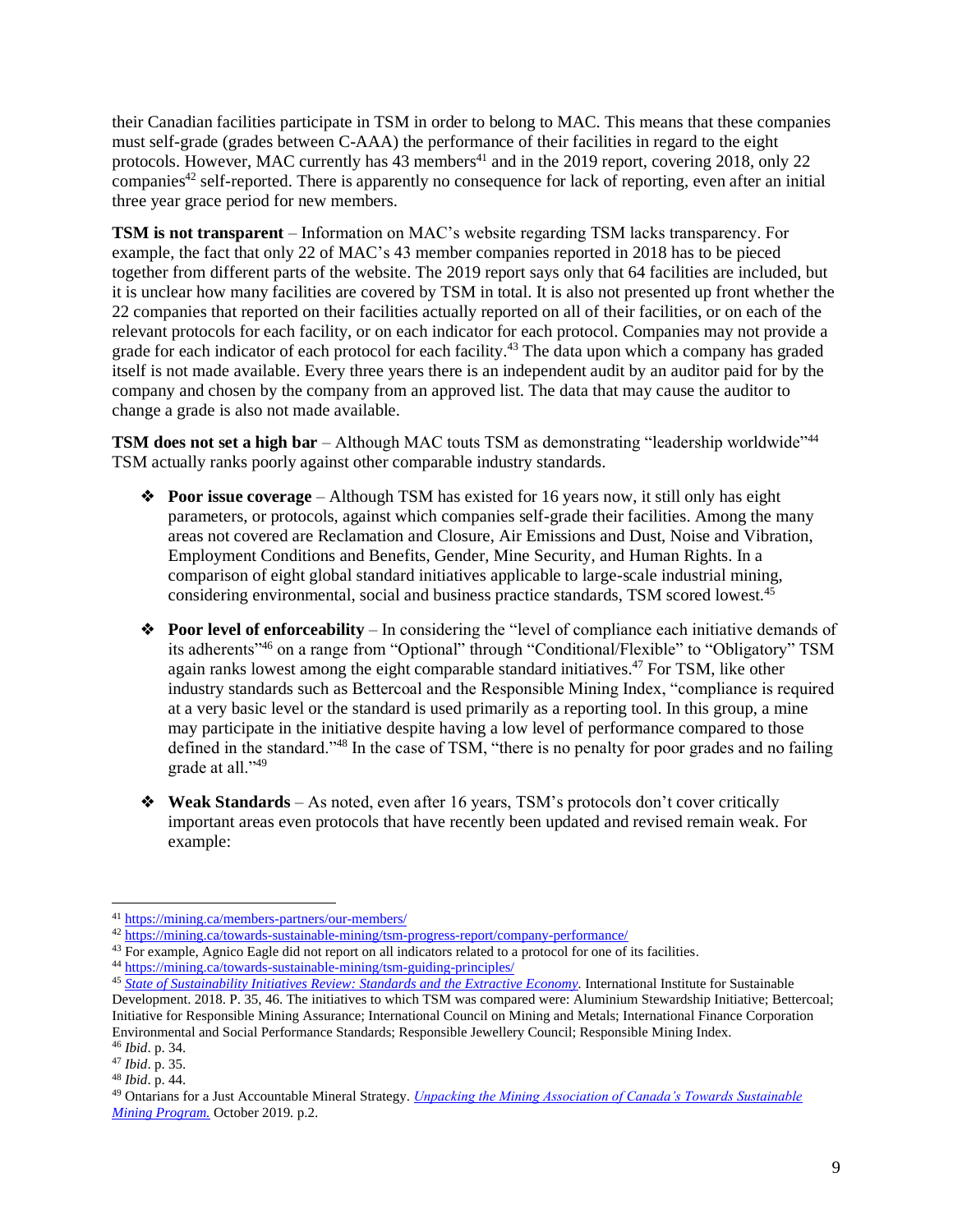- o The new protocol on **Indigenous and Community Relations**, completed in December 2019, does not acknowledge the requirement for companies to obtain Free Prior and Informed Consent from Indigenous peoples before proceeding with new projects or expansions. Companies only need to "demonstrate commitment to aim to obtain" FPIC.<sup>50</sup>
- o The protocol on **Tailings Management** dates back to 2004 and has been revised in 2011, 2017, and 2019.<sup>51</sup> The five performance indicators are focussed on "the management of tailings facilities and internal accountability and review mechanisms," but do not require measures that prioritize "zero harm to people and the environment and zero tolerance for human fatalities,"<sup>52</sup> by banning known risks, such upstream dam construction and dams that are located above inhabited areas. Neither do internal accountability and review mechanisms provide the transparency and accountability necessary for such high-risk facilities.

## **Appendix B**

# *Presentation to North American Consultation*

*Ten minute presentation made on September 16, 2020 for the North American consultation organized by the United Nations Environment Program (UNEP) – Catherine Coumans, MiningWatch Canada*

Thank you for this opportunity to speak about Mineral Resource Governance from the Canadian perspective.

I am going to start with a few overarching statements before providing further detail in response to the questions before us.

- First of all, Canada prides itself on having good governance in regard to mining, and seeks to export its experience and expertise in bilateral exchanges, particularly with developing countries, but the reality in Canada, is actually very disappointing, as I will briefly illustrate in this presentation.
- The Canadian mining industry promotes an active advisory role for the Canadian government in the management of mineral resource governance in developing countries, but in Canada the industry, through its organizations – the Mining Association of Canada and the Prospectors and Developers Association of Canada – actively lobbies *against* efforts to strengthen environmental protections and accountability mechanisms, often while pointing to the associations voluntary programs, such as Towards Sustainable Mining.
- MiningWatch Canada takes the position that effective governance of the mineral industry, in Canada and overseas, requires strong regulations aimed at environmental and social protection, as well as strong enforcement of those regulations. We also consider best practice, in regard to governance of the minerals industry, those initiatives that aim to reduce the reliance on newly mined primary metals, and strong policies and incentives to improve mineral efficiency, recycling, and a circular economy. The OECD ranked Canada worst in the G7 in this regard in 2017.

<sup>50</sup> <https://mining.ca/wp-content/uploads/2020/05/Annual-Report-2019-English-final.pdf> p.7.

<sup>51</sup> [https://mining.ca/wp-content/uploads/2019/03/Tailings-Management-Protocol\\_2019-final.pdf](https://mining.ca/wp-content/uploads/2019/03/Tailings-Management-Protocol_2019-final.pdf)

<sup>52</sup> Morrill, J., et al. (2020), *Safety First – [The Peoples' Tailings Standard To End Mine Waste Disasters](https://miningwatch.ca/sites/default/files/safetyfirst-mainreporten-final.pdf)* Earthworks and MiningWatch Canada.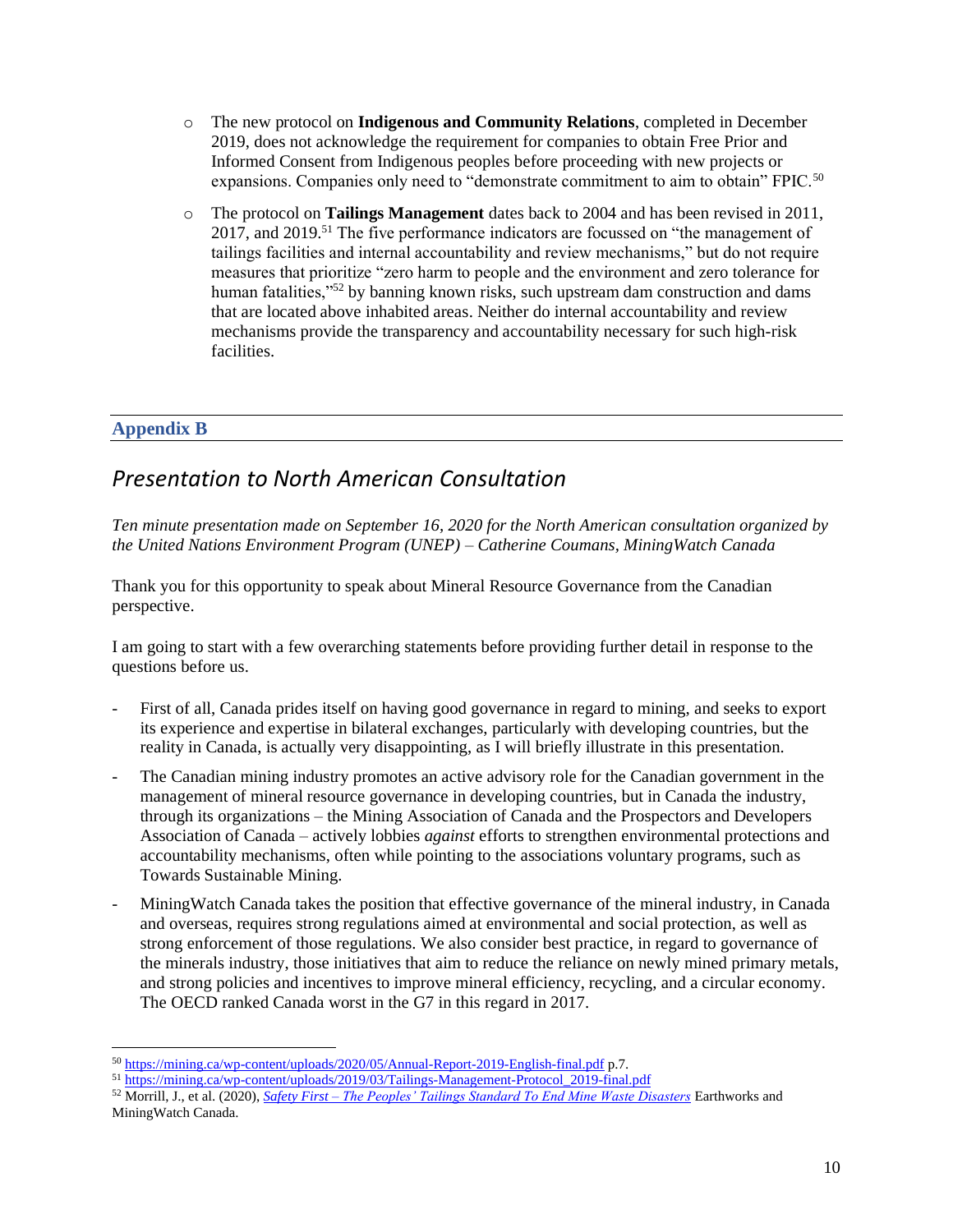In the brief time I have I will provide just some examples of weak governance of the mineral industry in Canada and focus on just some initiatives supported by Canadian civil society and indigenous peoples to address these shortcomings.

#### 1. What are the most pressing mineral resource governance challenges in your region?

In regard to pressing mineral resource governance challenges in Canada:

- We lack regulatory protection for indigenous rights in regard to mineral extraction, in particular for Free Prior and Informed Consent and the right to reject the imposition of a mine on indigenous lands and territories;
- We lack adequate protection for women, particularly indigenous women, in mining affected communities and in the context of mining camps, where gender violence has been shown to be a problem, but also in the context of the mining workforce;
- There is consistent weakening of regulatory environmental protections for example, the addition of schedule 2 to the Metal and Diamond Mining Effluent Regulations, which opened the door to the use of natural water bodies, such as lakes and rivers, as tailings impoundments.
- We lack an effective regulatory response to the ongoing environmental and financial costs of abandoned mines in Canada. The liability associated with some 10,000 abandoned sites (with more added every year), and associated mine waste throughout the country, is large, with billions of tons of toxic mine wastes in sites that will need perpetual monitoring and maintenance, and environmental threats to surrounding waters and downstream communities in perpetuity. With currently over 20 billion dollars in estimated costs to the public, or over 200 billion if we include Canada's oil sands, and only a fraction (less than 5 billion) held by governments in financial bonds.
- We lack effective protection from tailing dam failures  $-$  In 2014, Canada experienced the worst catastrophic tailings dam failure in our history, the Mt. Polley spill, with very serious and ongoing consequences for natural water bodies, including a previously pristine high mountain lake, and for communities, including indigenous peoples, downstream of the disaster. As key recommendations from an expert review of the failure have not been followed up on, and the company in question has not yet been held to account, sanctioned or fined, expert projections are that Canada will face more such tailings disasters in the years to come.
- Regulatory capture is also a problem in Canada For example, a review of the Mt. Polley disaster, by the Auditor General of British Columbia, concluded that regulators' "compliance and enforcement activities of the mining sector are inadequate to protect the Province from significant environmental risks" and that "emphasis on mining promotion combined with a weak compliance and enforcement program creates the risk of regulatory capture for the ministry."
- Additionally, Canada lacks effective home state accountability mechanisms to address the environmental and human rights abuses of Canadian mining companies operating overseas.

#### 3. Based on the mineral resource governance challenges and gaps in your region, what themes and issues should be the focus of future action, including by international or UN bodies, on Mineral Resource Governance?

I am going to jump now to just *some* initiatives and recommendations supported by Canadian civil society and indigenous peoples to address some of the issues I've raised, each of which deserve further focus and action.